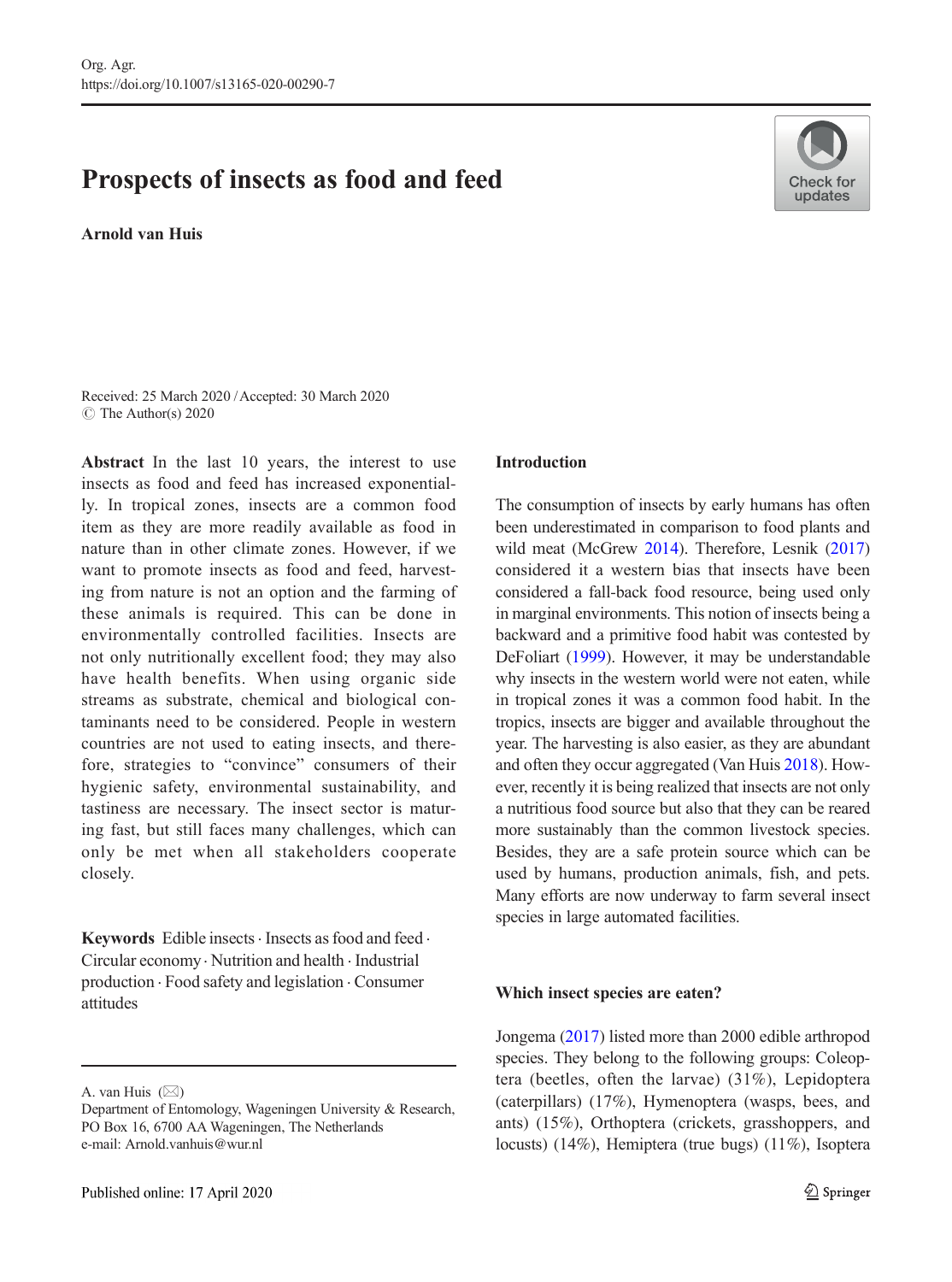(termites) (3%), Odonata (dragonflies), Diptera (flies), and others (9%). Some of those are eaten throughout the tropics, such as termites and the larvae of palm weevils (Rynchophorous spp.). In central Africa, several caterpillar species are eaten, and in southern Africa the mopane caterpillar, Imbrasia belina, is a common seasonal food item (Photo 1). In the Sahelian region of Africa, many grasshopper species are used as food. In Southeast Asia many insect species are eaten, but to mention just two popular ones: the giant water bug, Lethocerus indicus, and the weaver ant, Oecophylla smaragdina (Photo 2). In Australia, the witchetty grub, either a caterpillar of a beetle larvae, is well-known food of the aboriginals. In Mexico, chapulines, grasshoppers of the genus Sphenarium, a pest of agricultural crops, are popular food, while in Columbia the immature queens of the ant Atta laevigata have been eaten for hundreds of years. The habits of insect eating, also called entomophagy, from people from all over the world have been extensively documented by Bergier ([1941](#page-5-0)), Bodenheimer ([1951](#page-5-0)), and DeFoliart [\(2002](#page-5-0)).

### Why the recent interest of the western world?

The increased interest in the developed world for insects either as food or feed, was prompted by the publication of the report Edible insects: future prospects for food and feed security of the Food and Agricultural Organization (FAO) of the United Nations (Van Huis et al. [2013\)](#page-7-0). This report showed that edible insects are a viable and sustainable food option for the future. Dietary change is considered a worldwide necessity as current food systems are a major driver of climate change, changes in land use, depletion of freshwater resources, and pollution of aquatic and terrestrial ecosystems (Springmann et al. [2018](#page-6-0)). Worldwide, people are



Photo 1 Dried mopane caterpillar *Imbrasia belina* (Lepidoptera: Saturniidae). Photo credits and copyright: Hans Smid—www.bugsinthepicture.com



Photo 2 Pupae of the future queens of the ant, Oecophylla smaragdina (Hymenoptera: Formicidae) on a pile of ice at the Klong Toey market in Bangkok, Thailand. Photo by Arnold Van Huis

looking for meat alternatives, among which are cultured meat, plant-based meat alternatives, algae, mycoproteins, and insects (Van der Weele et al. [2019\)](#page-6-0).

If we would like to promote insects as food and feed, harvesting from nature is no longer an option and we need to farm the insects. The number of insect species currently being reared for food and feed is limited. Those species that are used have already been reared as pet food for captive reptiles, fish, and birds, or as bait for fishing for some time. These insects can play a role as their production has been shown to have less environmental impact than livestock production (Van Huis and Oonincx [2017\)](#page-7-0). Besides, several insect species can play a role in a circular economy as they are capable of biodegradation and biotransformation of organic side streams (Varelas [2019](#page-7-0)). In the last 10 years, the number of scientific publications on edible insects has increased exponentially (Van Huis [2020](#page-7-0)) and the number of startups is now estimated to be more than 290 worldwide (BugBurger [2020\)](#page-5-0). Some companies have received millions of dollars to automate the production process.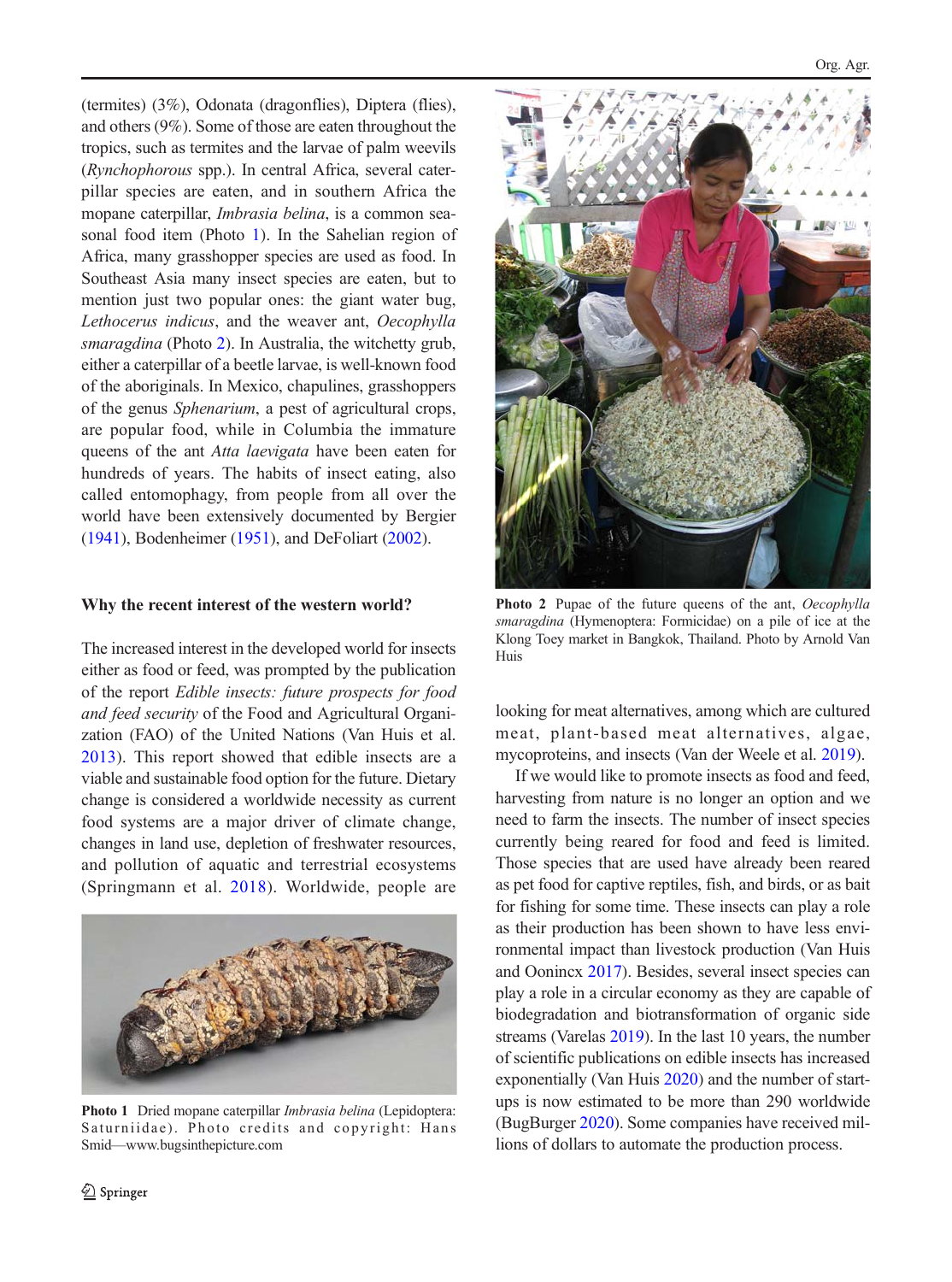## Insect species as food and feed

Insects are the yellow mealworms, the lesser mealworm, and the superworm (larvae of beetles from the family of Tenebrionidae); several cricket species, of which the most important one is the house cricket, Acheta domestica; and the migratory locust. As feed for animals, mealworms are used, but also the house fly and the black soldier fly (Hermetia illucens) (Photo 3). The last is becoming extremely popular and many companies are now engaged in its production, to a large degree, because it can be used to recycle many types of waste streams. Even straw, being fermented first by fungi, can be tackled by this insect (Gao et al. [2019](#page-5-0)). Spent mushroom substrate, which is available in very large quantities, could therefore be a suitable feed source for many insects (Cai et al. [2019\)](#page-5-0). To bio-convert resources high fiber waste such as almond hulls by the black soldier fly, the carbon to nitrogen ratio has to be decreased and this can be done by nitrogen supplementation (Palma et al. [2019\)](#page-6-0). It seems that up till now the insect species, manure being its natural habitat, has not shown to be affected by diseases.

There are insect species which can be semidomesticated such as palm weevil larvae (Van Itterbeeck and Van Huis [2012\)](#page-7-0). Other insect species



b

Photo 3 Adult (a) and prepupa (b) of the black soldier fly (Hermetia illucens) (Diptera: Stratiomyidae). Photo credits and copyright: Hans Smid—www.bugsinthepicture.com

such as the edible grasshopper, Ruspolia differens, which is very popular in East Africa, are attempted to be reared on an artificial diet (Fombong et al. [2019\)](#page-5-0). Probably, there are more species which need to be explored for mass rearing.

# Nutrition and health

From reviewing 236 insect species, Rumpold and Schlüter ([2013\)](#page-6-0) concluded that many edible insects provide satisfactorily, with regard to energy and protein; meet amino acid requirements for humans; are high in monounsaturated fatty acids (MUFA) and/or polyunsaturated fatty acids (PUFA); and rich in several micronutrients, such as iron and zinc, as well as riboflavin, pantothenic acid, biotin, and in some cases folic acid. Payne et al. [\(2016\)](#page-6-0), using nutritional models, concluded that several edible insect species compared similar to different meat types.

However, the nutritional value depends on the insect species and is influenced by numerous factors such as diet, stage harvested, and environmental factors (Finke and Oonincx [2014\)](#page-5-0). The diet does not influence the protein content very much, but the fatty acid composition can be tailored to the target animals. For example, commercially produced insects are often low in n-3 fatty acids and have suboptimal n-6/n-3 ratios. Oonincx et al. [\(2019\)](#page-6-0) achieved optimal ratios by adding only 1– 2% of flaxseed oil to the diet of house crickets, lesser mealworms, and black soldier flies. Oonincx et al. ([2018](#page-6-0)) also showed that insects can synthesize vitamin D de novo and that the amounts depend on UVb irradiance and exposure duration.

Recent publications have shown that insects may improve human gut health. For example, Stull et al. [\(2018\)](#page-6-0) showed that cricket powder supported growth of the probiotic bacterium, Bifidobacterium animalis. Also Mota de Carvalho et al. [\(2019](#page-6-0)) showed that powder of the yellow mealworm has a potential prebiotic effect. This prebiotic effect may be caused by the exoskeleton of insects, chitin (Komi et al. [2018](#page-5-0)), not only in humans (Stull et al. [2018\)](#page-6-0) but also in fish (Rimoldi et al. [2019](#page-6-0); Terova et al. [2019\)](#page-6-0). Also insects have the largest repertoire of antimicrobial peptides, which has promoted their development as alternatives to conventional antibiotics, in an attempt to address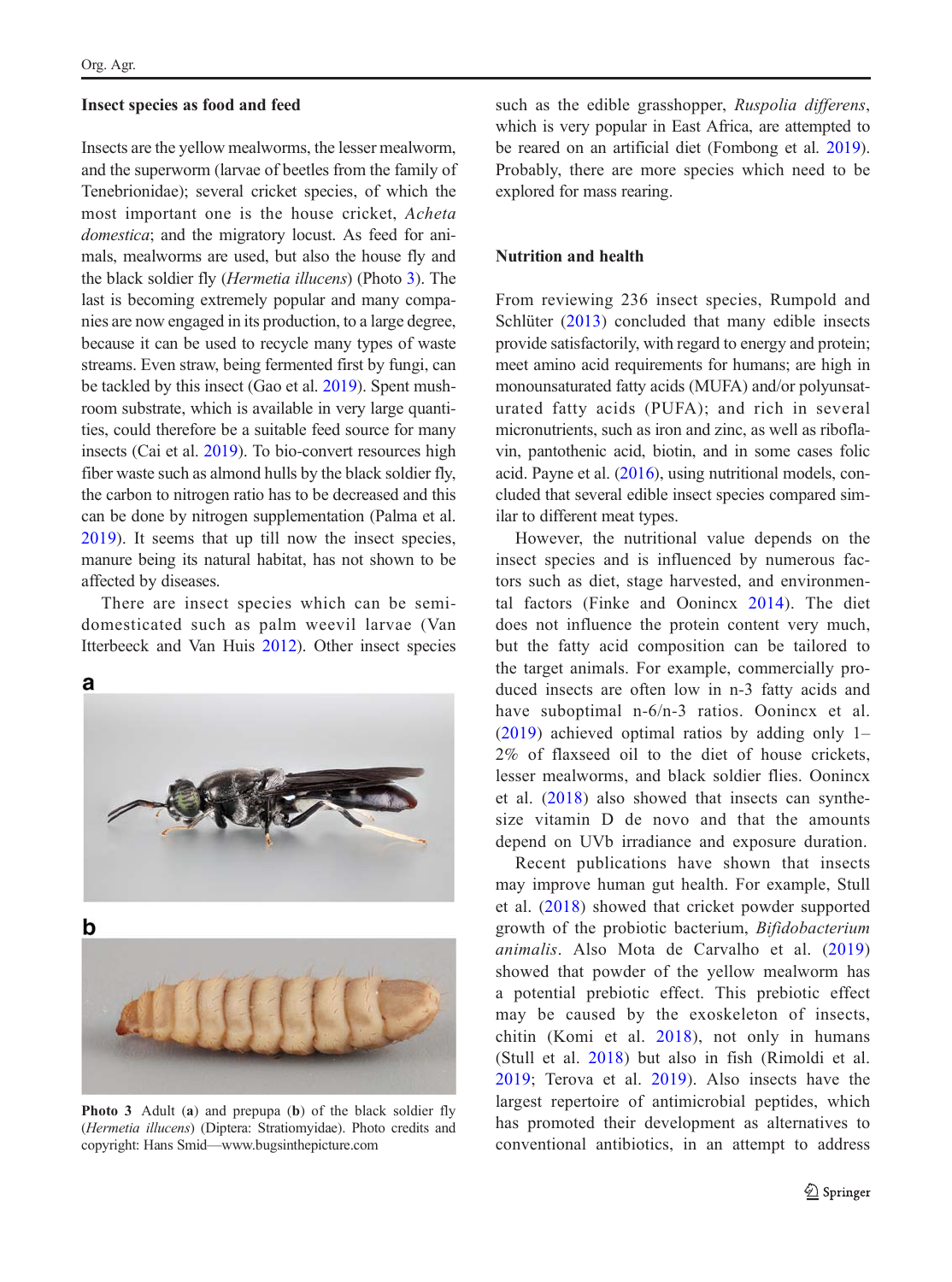the threat of multidrug-resistant pathogens (Tonk and Vilcinskas [2017\)](#page-6-0). Water-soluble extracts of a number of insect species showed an antioxidant capacity (Messina et al. [2019](#page-6-0)) higher than fresh orange juice and olive oil (Di Mattia et al. [2019](#page-5-0)).

# Industrial production

To produce insects, you need two units: a reproduction unit where adults can mate and lay their eggs and a production unit where the eggs are sown on a substrate. The larvae are then reared until the last larval stage. In the case of mealworms and black soldier larvae, trays are used. The substrate often is added during the rearing process. During this process, predators, parasitoids, and microorganisms may attack and infect the insects. Eilenberg et al. ([2015](#page-5-0)) proposed several strategies to avoid these problems.

When the harvested stage is reached, e.g., last larval stages for mealworms and prepupae for the black soldier fly, the left-over substrate should be removed. Left over substrate can then be used as fertilizer, probably due chitin or its derivate chitosan, which triggers plant growth and induces plant defense (Sharif et al. [2018](#page-6-0); Sharp [2013\)](#page-6-0).

The larvae are then decontaminated and often, after mechanically removing the fat, dried. They can then be ground into insect meal. However, it is also possible to extract the fat, protein, and chitin. These can be used for several purposes. For example, oil can be used in feed, cosmetics (Verheyen et al. [2018](#page-7-0)), bio-lubricants (Alipour et al. [2019](#page-5-0)), or biodiesel (Wang et al. [2017](#page-7-0)). Proteins can be used in food and feed applications but also in technological applications such as bioplastics (Leni et al. [2017\)](#page-5-0). Chitin and chitosan can be used in biomaterials and biomedical applications (Morganti et al. [2018\)](#page-6-0).

A new area of research is that of breeding (genetically improving) the insect species. First of all there are several strains that can be used such as for black soldier fly (Zhou et al. [2013](#page-7-0)) and mealworms (Urs and Hopkins [1973](#page-6-0)). However, it is also possible to select for better performance, as was shown by 8-years selection of yellow mealworms and larger pupal size, growth rate, fecundity, and efficiency of conversion of ingested food was found in the selected strain (Morales-Ramos et al.

[2019\)](#page-6-0). Compared with conventional production animals, the insects have a short life cycle, which is an advantage for breeding.

### Food safety and legislation

When organic side streams are used, there is a risk of chemical and microbial contaminants. For example, antibiotic resistance genes and/or antibiotic-resistant microorganisms may be acquired by yellow mealworm larvae from the feed (Osimani et al. [2018\)](#page-6-0). Concerning heavy metals, black soldier fly larvae can bioaccumulate cadmium and yellow mealworm larvae arsenic (Van der Fels-Klerx et al. [2016\)](#page-6-0).

Bioaccumulation does not always occur and several edible insect species are able to degrade those contaminants. The black soldier fly has shown to be able to degrade pathogens (Erickson et al. [2004\)](#page-5-0), mycotoxins (Purschke et al. [2017](#page-6-0)), insecticides (Purschke et al. [2017](#page-6-0)), and fungicides (Lalander et al. [2016\)](#page-5-0). Also, the yellow mealworm, when wheat was contaminated with the mycotoxin deoxynivalenol, accumulated only very low levels of the mycotoxin, suggesting that it can still be used to produce a sustainable, safe protein source (Sanabria et al. [2019](#page-6-0)).

If patients are allergic to crustaceans or mites, is there a risk of cross-reactivity to different edible insects? This is likely, as it has been shown that insects and crustaceans, long considered widely separated branches of the arthropod family tree, actually belong together (Pennisi [2015\)](#page-6-0). The risk of cross-reactivity is present, but appropriate food processing methods can reduce it (Pali-Schöll et al. [2019\)](#page-6-0). However, on labels of the edible insect products marketed, there should be a warning on the label that allergenic risks exist.

IPIFF [\(2020\)](#page-5-0) explains the legislation in the European Union. The classification of insects as novel food has been clarified through the adoption of Regulation EU No. 2015/2283, applicable on January 2018. Applicants are required to submit information to the European Commission; the European Food Safety Authority (EFSA) may be involved in the evaluation. Concerning insects as feed, manure and catering waste are not allowed as substrate to feed the insects. Insects can be fed to pets. Since the 1st of July 2017, the use of insect proteins originating from seven insect species is allowed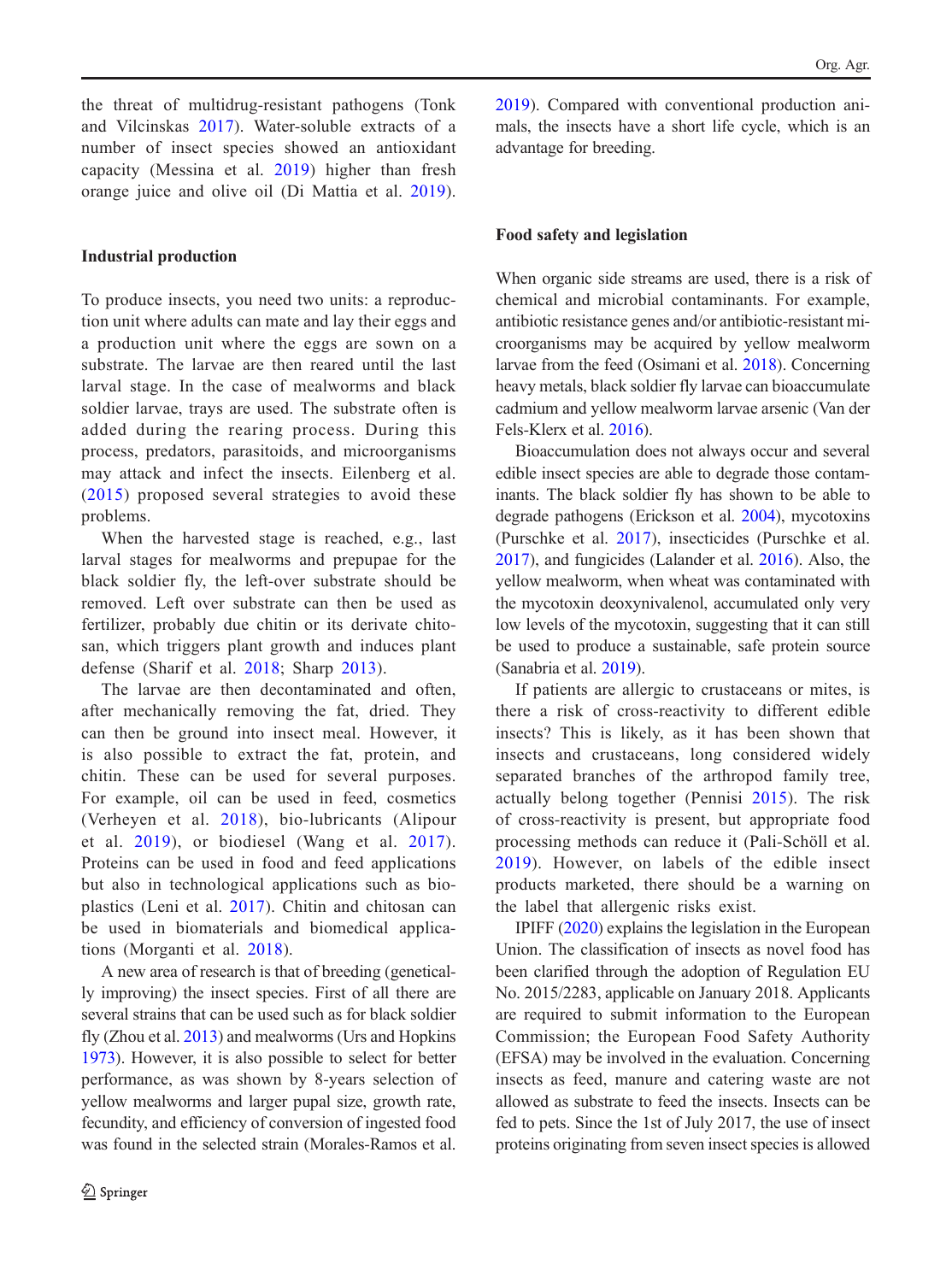in feed for aquaculture animals. However, insects are not yet allowed to be fed to poultry and pigs.

# Consumer attitudes

Food neophobia (people refusing to taste and eat food items or foods they are not familiar with) plays a role in insect consumption. Only for about 10 years, insects have been brought on the food market. There are several strategies that are used to increase the acceptance of insect-based food products (Hartmann and Bearth [2019;](#page-5-0) Kauppi et al. [2019](#page-5-0); Rumpold and Langen [2019;](#page-6-0) Van Huis [2017](#page-6-0)). One of them is to disguise the food in familiar products such as protein bars, burgers, bread, or pasta. Another is to provide information, not only on the sustainability of the insect product but also on the nutritional and health benefits and on food safety. Also, role models can play an important role, e.g., the endorsement of figures like Rene Redzepi, chef cook of Noma, a restaurant several times declared as the best in the world, and Kofi Annan, the late former secretary general of the United Nations (Van Huis et al. [2012](#page-7-0)). Also, the organization of bug banquets, in which the consumer can test insect products, is an important strategy, as the first time to taste an insect is always a challenge (Looy and Wood [2006](#page-5-0)). Children may also be targeted as they are not as biased yet (Geertsen [2019\)](#page-5-0). Of course, the tastiness of the product is extremely important for new products, especially when the consumer is already reluctant to eat insects.

# **Conclusions**

The attention to insects as food and feed is increasing exponentially on a global scale. This is prompted by the urge to find alternatives for meat, as the agricultural land area available will not be enough to respond to future demands. Also, there is concern about the negative environmental impact of the production of the common livestock species. Insects can be used both as food and feed, and several species are currently being farmed, and more and more in large-scale industrial facilities. The nutritional value of edible insects is similar to meat products and sometimes even better. There may also be nutritional benefits, as the exoskeleton of insects seems to function as a prebiotic. Besides, insects have the largest repertoire of antimicrobial peptides of all animal groups. Insect products are still too expensive, but this may be justified considering the health and environmental benefits. To lower the price, research is being conducted on automating production systems and on finding cheap substrates to feed the insects on. Several insect species can transform low-value organic side streams into high-value protein products. There is a tremendous interest in the black soldier fly because it can thrive on many organic side streams, including manure and catering waste. It can be used for biodegradation and when the larvae or prepupae are used for biotransformation. This fits well in the policy of a circular economy now adopted as a sustainable development strategy in many countries. More and more the combination with certain micro-organisms to facilitate this process is being investigated. Genetically improving insect strains is a new unexplored area, but promising considering the short life cycle of insects. The safety of insect products depends very much on the substrates on which insects are fed. There are several contaminants, such as pesticides and mycotoxins that can be degraded in the insect gut. However, others such as heavy metals may accumulate. Insects are new on the food market and because of neophobia consumers are reluctant to use them. However, there are a lot of strategies to convince consumers. The sector of edible insects is very new, but promising. Private entrepreneurs and academics are both engaged in developing insect products that are cheap, healthy, and safe, but cooperation with international and national governmental organizations is required to create an enabling environment.

Data availability Not applicable Code availability Not applicable Compliance with ethical standards

Conflict of interest The authors declare that they have no conflict of interest.

Ethics approval Not applicable

Consent to participate Not applicable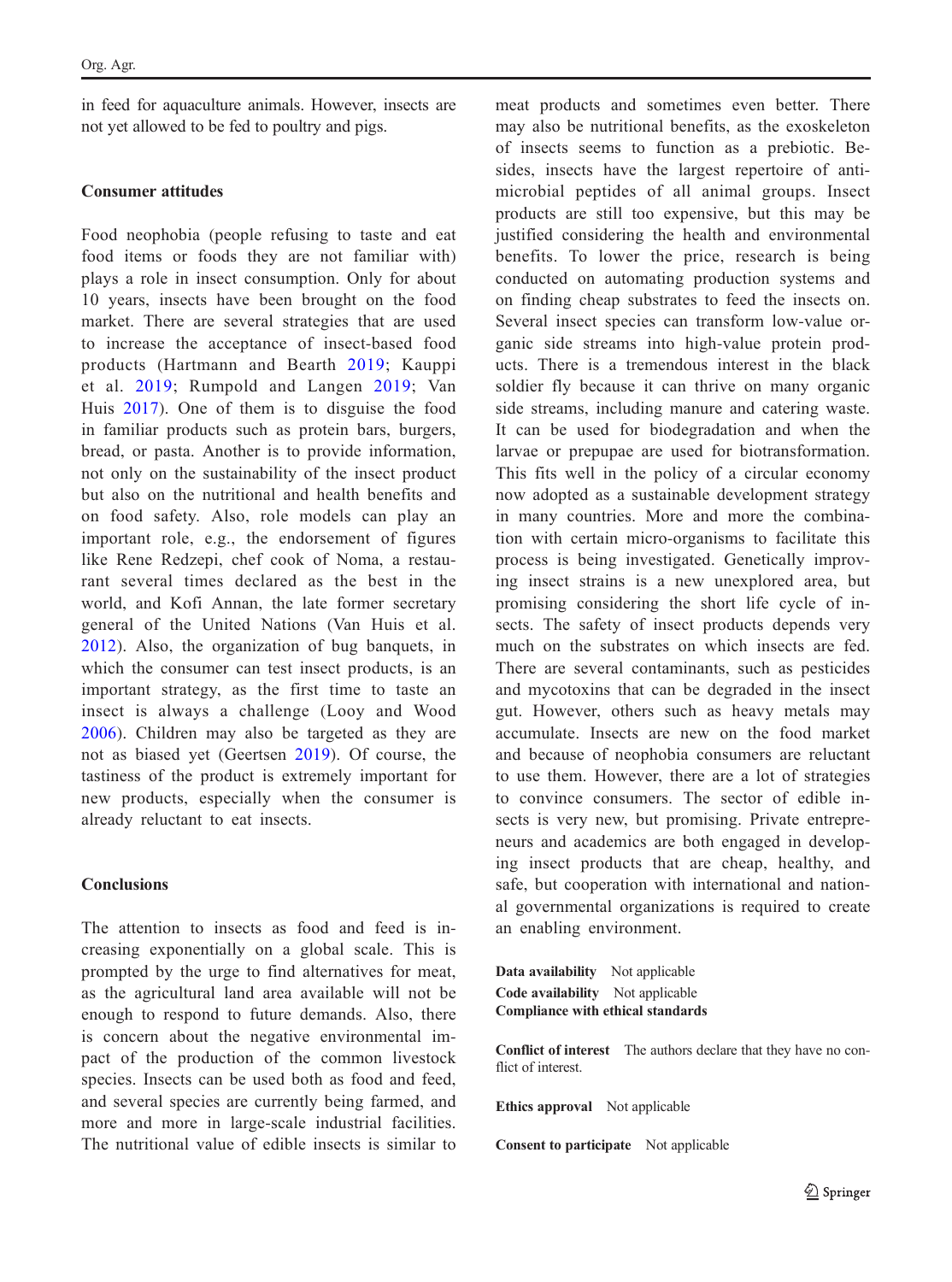#### <span id="page-5-0"></span>Consent for publication Not applicable

Open Access This article is licensed under a Creative Commons Attribution 4.0 International License, which permits use, sharing, adaptation, distribution and reproduction in any medium or format, as long as you give appropriate credit to the original author(s) and the source, provide a link to the Creative Commons licence, and indicate if changes were made. The images or other third party material in this article are included in the article's Creative Commons licence, unless indicated otherwise in a credit line to the material. If material is not included in the article's Creative Commons licence and your intended use is not permitted by statutory regulation or exceeds the permitted use, you will need to obtain permission directly from the copyright holder. To view a copy of this licence, visit [http://creativecommons.org/licenses/by/4.0/.](https://doi.org/http://creativecommons.org/licenses/by/4.0/)

# **References**

- Alipour N, Vinnerås B, Gouanvé F, Espuche E, Hedenqvist MS (2019) A protein-based material from a new approach using whole defatted larvae, and its interaction with moisture. Polymers 11(287):1–14. [https://doi.org/10.3390](https://doi.org/10.3390/polym11020287) [/polym11020287](https://doi.org/10.3390/polym11020287)
- Bergier E (1941) Peuples entomophages et insectes comestibles: étude sur les moeurs de l'homme et de l'insecte. Imprimerie Rullière Frères, Avignon
- Bodenheimer FS (1951). Insects as human food; a chapter of the ecology of man. Dr. W. Junk, Publishers, The Hague, 352 pp.
- BugBurger (2020). The Eating insects startups: Here is the list of entopreneurs around the world! ([http://www.bugburger.](https://doi.org/http://creativecommons.org/licenses/by/4.0/) [se/foretag/the-eating-insects-startups-here-is-the-list-of](https://doi.org/http://creativecommons.org/licenses/by/4.0/)[entopreneurs-around-the-world/\)](https://doi.org/http://creativecommons.org/licenses/by/4.0/) (consulted the  $3<sup>rd</sup>$  of March 2020)
- Cai M, Zhang K, Zhong W, Liu N, Wu X, Li W, Zheng L, Yu Z, Zhang J (2019) Bioconversion-composting of golden needle mushroom (Flammulina velutipes) root waste by black soldier fly (Hermetia illucens, Diptera: Stratiomyidae) larvae, to obtain added-value biomass and fertilizer. Waste Biomass Valor 10:265–273. [https://doi.org/10.1007/s12649-017-](https://doi.org/10.1007/s12649-017-0063-2) [0063-2](https://doi.org/10.1007/s12649-017-0063-2)
- DeFoliart GR (1999) Insects as food: why the western attitude is important. Annu Rev Entomol 44:21–50
- DeFoliart GR (2002). The human use of insects as food resource: a bibliographic account in progress. Department of Entomology, University of Wisconsin-Madison Availabe online at: [http://www.food-insects.com/book7\\_31/The%20](https://doi.org/http://creativecommons.org/licenses/by/4.0/) [Human%20Use%20of%20Insects%20as%20a%20](https://doi.org/http://creativecommons.org/licenses/by/4.0/) [Food%20Resource.htm](https://doi.org/http://creativecommons.org/licenses/by/4.0/)
- Di Mattia C, Battista N, Sacchetti G, Serafini M (2019) Antioxidant activities in vitro of water and liposoluble extracts obtained by different species of edible insects. Front Nutr 6. <https://doi.org/10.3389/fnut.2019.00106>
- Eilenberg J, Vlak JM, Nielsen-LeRoux C, Cappellozza S, Jensen AB (2015) Diseases in insects produced for food and feed. J
- Insects Food Feed 1:87–102. [https://doi.org/10.3920](https://doi.org/10.3920/JIFF2014.0022) [/JIFF2014.0022](https://doi.org/10.3920/JIFF2014.0022)
- Erickson MC, Islam M, Sheppard C, Liao J, Doyle MP (2004) Reduction of Escherichia coli O157:H7 and Salmonella enterica serovar Enteritidis in chicken manure by larvae of the black soldier fly. J Food Prot 67:685–690
- Finke MD and Oonincx D (2014). Chapter 17 Insects as food for insectivores. In: M.G.R. Juan Morales-Ramos, David Shapiro-Ilan. (Ed.), Mass production of beneficial organisms. Academic Press, San Diego, pp. 583-616
- Fombong F, Kinyuru J, Tanga CM, Van Der Borght M and Vanden Broeck J (2019). Effect of light regime on fitness parameters of farmed Ruspolia differens fed on articial diet. Book of abstracts Insecta 2019 conference, 5-6 September, Potsdam: 83
- Gao Z, Wang W, Lu X, Zhu F, Liu W, Wang XP, Lei C (2019) Bioconversion performance and life table of black soldier fly (Hermetia illucens) on fermented maize straw. J Clean Prod 230:974–980. <https://doi.org/10.1016/j.jclepro.2019.05.074>
- Geertsen A (2019). Are edible insects the new black? An exploratory study assessing Danish children's perception of edible insects. Master thesis series in environmental studies and sustainability science, no 2019:002. Lund University
- Hartmann C, Bearth A (2019) Bugs on the menu: drivers and barriers of consumer acceptance of insects as food. In: Sogari G, Mora C, Menozzi D (eds) Edible insects in the food sector: methods. Current Applications and Perspectives. Springer International Publishing, Cham, pp 45–55
- IPIFF (2020) EU legislation. International Platform of Insects for Food and Feed (IPIFF), Brussels. [http://ipiff.org/insects-eu](https://doi.org/http://creativecommons.org/licenses/by/4.0/)[legislation/.](https://doi.org/http://creativecommons.org/licenses/by/4.0/) Accessed 19 March 2020
- Jongema Y (2017) List of edible insect species of the world. Laboratory of Entomology, Wageningen University, The Netherlands. [http://www.ent.wur.](https://doi.org/http://creativecommons.org/licenses/by/4.0/) [nl/UK/Edible+insects/Worldwide+species+list/](https://doi.org/http://creativecommons.org/licenses/by/4.0/). Accessed 16 Apr 2020
- Kauppi S-M, Pettersen I, Boks C (2019) Consumer acceptance of edible insects and design interventions as adoption strategy. Intern J Food Design 4:39–62. [https://doi.org/10.1386](https://doi.org/10.1386/ijfd.4.1.39_1) [/ijfd.4.1.39\\_1](https://doi.org/10.1386/ijfd.4.1.39_1)
- Komi DEA, Sharma L, Dela Cruz CS (2018) Chitin and its effects on inflammatory and immune responses. Clin Rev Allergy Immunol 54:213–223. [https://doi.org/10.1007/s12016-017-](https://doi.org/10.1007/s12016-017-8600-0) [8600-0](https://doi.org/10.1007/s12016-017-8600-0)
- Lalander C, Senecal J, Gros Calvo M, Ahrens L, Josefsson S, Wiberg K, Vinnerås B (2016) Fate of pharmaceuticals and pesticides in fly larvae composting. Sci Total Environ 565: 279–286. <https://doi.org/10.1016/j.scitotenv.2016.04.147>
- Leni G, Caligiani A, Marseglia A, Baldassarre S, Maistrello L and Sforza S (2017). Fractionation of black soldier fly biomolecules for feed/food or technological applications. Poster valoribio. University of Parma. [https://www.researchgate.](https://doi.org/http://creativecommons.org/licenses/by/4.0/) [net/publication/323144366](https://doi.org/http://creativecommons.org/licenses/by/4.0/)
- Lesnik JJ (2017) Not just a fallback food: global patterns of insect consumption related to geography, not agriculture. American J Hum Biol 29:e22976. <https://doi.org/10.1002/ajhb.22976>
- Looy H, Wood JR (2006) Attitudes toward invertebrates: are educational "bug banquets" effective? J Environ Educ 37: 37–48. <https://doi.org/10.3200/JOEE.37.2.37-48>
- McGrew WC (2014) The 'other faunivory' revisited: insectivory in human and non-human primates and the evolution of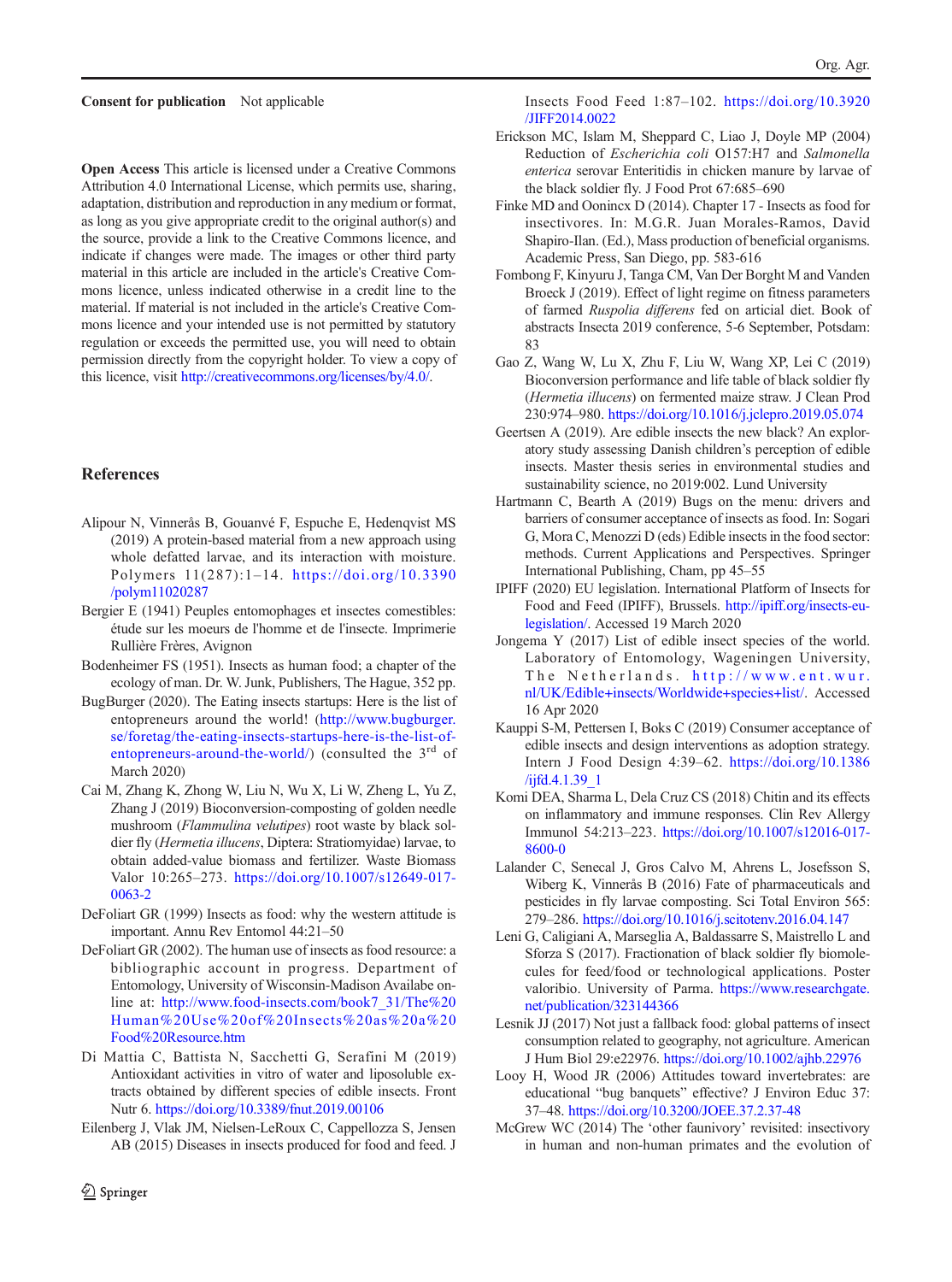<span id="page-6-0"></span>human diet. J Hum Evol 71:4–11. [https://doi.org/10.1016/j.](https://doi.org/10.1016/j.jhevol.2013.07.016) [jhevol.2013.07.016](https://doi.org/10.1016/j.jhevol.2013.07.016)

- Messina CM, Gaglio R, Morghese M, Tolone M, Arena R, Moschetti G, Santulli A, Francesca N, Settanni L (2019) Microbiological profile and bioactive properties of insect powders used in food and feed formulations. Foods (Basel, Switzerland) 8:–400. <https://doi.org/10.3390/foods8090400>
- Morales-Ramos JA, Kelstrup HC, Rojas MG and Emery V (2019). Body mass increase induced by eight years of artificial selection in the yellow mealworm (Coleoptera: Tenebrionidae) and life history trade-offs. J Insect Sci 19. [https://doi.](https://doi.org/10.1093/jisesa/iey110) [org/10.1093/jisesa/iey110](https://doi.org/10.1093/jisesa/iey110)
- Morganti P, Danti S, Coltelli MB (2018) Chitin and lignin to produce biocompatible tissues. Res Clin Dermatol 1:5–11
- Mota de Carvalho N, Teixeira F, Silva S, Raquel Madureira A and Pintado M (2019). Potential prebiotic activity of Tenebrio molitor insect flour using an optimized in vitro gut microbiota model Food & Function 10. [https://doi.org/10.1039/C8](https://doi.org/10.1039/C8FO01536H) [FO01536H](https://doi.org/10.1039/C8FO01536H)
- Oonincx DGAB, Van Keulen P, Finke MD, Baines FM, Vermeulen M, Bosch G (2018) Evidence of vitamin D synthesis in insects exposed to UVb light. Sci Rep 8:10807– 10810. <https://doi.org/10.1038/s41598-018-29232-w>
- Oonincx DGAB, Laurent S, Veenenbos ME, Van Loon JJA (2019) Dietary enrichment of edible insects with omega 3 fatty acids. Insect Sci. <https://doi.org/10.1111/1744-7917.12669>
- Osimani A, Milanovic V, Cardinali F, Garofalo C, Clementi F, Ruschioni S, Riolo P, Isidoro N, Loreto N, Galarini R, Moretti S, Petruzzelli A, Micci E (2018) Distribution of transferable antibiotic resistance genes in laboratory-reared edible mealworms (Tenebrio molitor L.). Front Microbiol 9: 2702. <https://doi.org/10.3389/fmicb.2018.02702>
- Pali-Schöll I, Meinlschmidt P, Larenas-Linnemann D, Purschke B, Hofstetter G, Rodríguez-Monroy FA, Einhorn L, Mothes-Luksch N, Jensen-Jarolim E, Jäger H (2019) Edible insects: cross-recognition of IgE from crustacean- and house dust mite allergic patients, and reduction of allergenicity by food processing. WAO J 12:45–54. [https://doi.org/10.1016/j.](https://doi.org/10.1016/j.waojou.2018.10.001) [waojou.2018.10.001](https://doi.org/10.1016/j.waojou.2018.10.001)
- Palma L, Fernandez-Bayo J, Niemeier D, Pitesky M, VanderGheynst JS (2019) Managing high fiber food waste for the cultivation of black soldier fly larvae. Sci Food 3:15. <https://doi.org/10.1038/s41538-019-0047-7>
- Payne CLR, Scarborough P, Rayner M, Nonaka K (2016) Are edible insects more or less `healthy' than commonly consumed meats? A comparison using two nutrient profiling models developed to combat over- and undernutrition. Eur J Clin Nutr 70:285–291. [https://doi.org/10.1038](https://doi.org/10.1038/ejcn.2015.149) [/ejcn.2015.149](https://doi.org/10.1038/ejcn.2015.149)
- Pennisi E (2015) All in the (bigger) family: revised arthropod tree marries crustacean and insect fields. Sci Total Environ 347: 220–221. <https://doi.org/10.1126/science.347.6219.220>
- Purschke B, Scheibelberger R, Axmann S, Adler A, Jäger H (2017) Impact of substrate contamination with mycotoxins, heavy metals and pesticides on the growth performance and composition of black soldier fly larvae (Hermetia illucens) for use in the feed and food value chain. Food Addit Contam 34:1410 – 1420. [https://doi.org/10.1080](https://doi.org/10.1080/19440049.2017.1299946) [/19440049.2017.1299946](https://doi.org/10.1080/19440049.2017.1299946)
- Rimoldi S, Gini E, Iannini F, Gasco L, Terova G (2019) The effects of dietary insect meal from hermetia illucens prepupae

on autochthonous gut microbiota of rainbow trout (Oncorhynchus mykiss). Animals 9:143. [https://doi.](https://doi.org/10.3390/ani9040143) [org/10.3390/ani9040143](https://doi.org/10.3390/ani9040143)

- Rumpold BA, Langen N (2019) Potential of enhancing consumer acceptance of edible insects via information. J Insects Food Feed 5:45–53. <https://doi.org/10.3920/JIFF2018.0041>
- Rumpold BA, Schlüter OK (2013) Nutritional composition and safety aspects of edible insects. Mol Nutr Food Res 57:802– 823. <https://doi.org/10.1002/mnfr.201200735>
- Sanabria CO, Hogan N, Madder K, Gillott C, Blakley B, Reaney M, Beattie A, Buchanan F (2019) Yellow mealworm larvae (Tenebrio molitor) fed mycotoxin-contaminated wheat - a possible safe, sustainable protein source for animal feed? Toxins 11:282. <https://doi.org/10.3390/toxins11050282>
- Sharif R, Mujtaba M, Ur Rahman M, Shalmani A, Ahmad H, Anwar T, Tianchan D, Wang X (2018) The multifunctional role of chitosan in horticultural crops; a review. Molecules 23. <https://doi.org/10.3390/molecules23040872>
- Sharp RG (2013) A review of the applications of chitin and its derivatives in agriculture to modify plant-microbial interactions and improve crop yields. Agron. 3:757–793. [https://doi.](https://doi.org/10.3390/agronomy3040757) [org/10.3390/agronomy3040757](https://doi.org/10.3390/agronomy3040757)
- Springmann M, Clark M, Mason-D'Croz D, Wiebe K, Bodirsky BL, Lassaletta L, de Vries W, Vermeulen SJ, Herrero M, Carlson KM, Jonell M, Troell M, DeClerck F, Gordon LJ, Zurayk R, Scarborough P, Rayner M, Loken B, Fanzo J, Godfray HCJ, Tilman D, Rockström J, Willett W (2018) Options for keeping the food system within environmental limits. Nature 562:519–525. [https://doi.org/10.1038/s41586-](https://doi.org/10.1038/s41586-018-0594-0) [018-0594-0](https://doi.org/10.1038/s41586-018-0594-0)
- Stull VJ, Finer E, Bergmans RS, Febvre HP, Longhurst C, Manter DK, Patz JA, Weir TL (2018) Impact of edible cricket consumption on gut microbiota in healthy adults, a double-blind, randomized crossover trial. Sci Rep 8:10762. [https://doi.](https://doi.org/10.1038/s41598-018-29032-2) [org/10.1038/s41598-018-29032-2](https://doi.org/10.1038/s41598-018-29032-2)
- Terova G, Rimoldi S, Ascione C, Gini E, Ceccotti C, Gasco L (2019) Rainbow trout (Oncorhynchus mykiss) gut microbiota is modulated by insect meal from Hermetia illucens prepupae in the diet. Rev Fish Biol Fish 29:465–486. [https://doi.](https://doi.org/10.1007/s11160-019-09558-y) [org/10.1007/s11160-019-09558-y](https://doi.org/10.1007/s11160-019-09558-y)
- Tonk M, Vilcinskas A (2017) The medical potential of antimicrobial peptides from insects. Curr Top Med Chem 17:554–575
- Urs KCD and Hopkins TL (1973). Effect of moisture on the lipid content and composition of two strains of Tenebrio molitor L. (Coleoptera, Tenebrionidae). J. Stored Prod. Res. 8: 299–305
- Van der Fels-Klerx HJ, Camenzuli L, Van der Lee MK, Oonincx DGAB (2016) Uptake of cadmium, lead and arsenic by Tenebrio molitor and Hermetia illucens from contaminated substrates. PLoS One 11:e0166186. [https://doi.org/10.1111](https://doi.org/10.1111/1541-4337.12385) [/1541-4337.12385](https://doi.org/10.1111/1541-4337.12385)
- Van der Weele C, Feindt P, Van der Goot JA, Van Mierlo B, Van Boekel M (2019) Meat alternatives; an integrative comparison. Trends Food Sci Technol 88:505–512. [https://doi.](https://doi.org/10.1016/j.tifs.2019.04.018) [org/10.1016/j.tifs.2019.04.018](https://doi.org/10.1016/j.tifs.2019.04.018)
- Van Huis A (2017) Edible insects: marketing the impossible? J Insects Food Feed 3:67–68. [https://doi.org/10.3920](https://doi.org/10.3920/JIFF2017.x003) [/JIFF2017.x003](https://doi.org/10.3920/JIFF2017.x003)
- Van Huis A (2018) Chapter 11. Insects as human food. In: Ethnozoology: animals in our lives (Eds.: Alves Rômulo Ulysses Paulino de Albuquerque). Elsevier, Amsterdam, pp 195–213